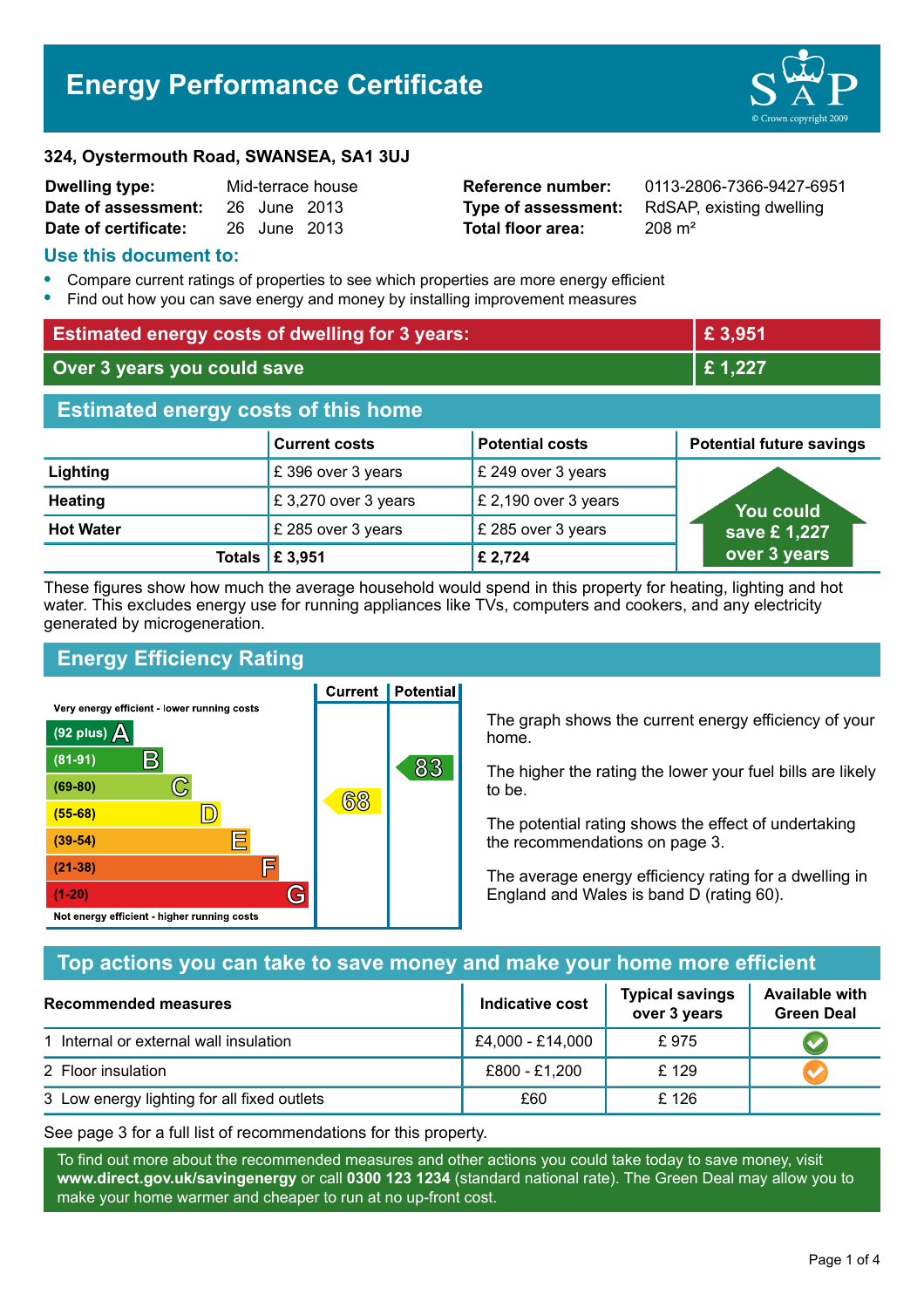#### **Summary of this home's energy performance related features**

| <b>Element</b>        | <b>Description</b>                           | <b>Energy Efficiency</b> |
|-----------------------|----------------------------------------------|--------------------------|
| Walls                 | Sandstone, as built, no insulation (assumed) | $\star$ * * * *          |
| Roof                  | Pitched, 100 mm loft insulation              | ★★★☆☆                    |
| Floor                 | Solid, no insulation (assumed)               |                          |
| Windows               | Fully double glazed                          | ★★★☆☆                    |
| Main heating          | Boiler and radiators, mains gas              | ★★★★☆                    |
| Main heating controls | Programmer, TRVs and bypass                  | ★★★☆☆                    |
| Secondary heating     | None                                         |                          |
| Hot water             | From main system                             | ★★★★☆                    |
| Lighting              | Low energy lighting in 40% of fixed outlets  | ★★★☆☆                    |

Current primary energy use per square metre of floor area: 163 kWh/m² per year

The assessment does not take into consideration the physical condition of any element. 'Assumed' means that the insulation could not be inspected and an assumption has been made in the methodology based on age and type of construction.

See addendum on the last page relating to items in the table above.

#### **Low and zero carbon energy sources**

Low and zero carbon energy sources are sources of energy that release either very little or no carbon dioxide into the atmosphere when they are used. Installing these sources may help reduce energy bills as well as cutting carbon. There are none provided for this home.

#### **Opportunity to benefit from a Green Deal on this property**

The Green Deal may enable owners and occupiers to make improvements to their property to make it more energy efficient. Under a Green Deal, the cost of the improvements is repaid over time via a credit agreement. Repayments are made through a charge added to the electricity bill for the property. To see which improvements are recommended for this property, please turn to page 3. You can choose which improvements you want to install and ask for a quote from an authorised Green Deal provider. They will organise installation by an authorised Green Deal installer. If you move home, the responsibility for paying the Green Deal charge under the credit agreement passes to the new electricity bill payer.

For householders in receipt of income-related benefits, additional help may be available.

To find out more, visit **www.direct.gov.uk/savingenergy** or call **0300 123 1234**.

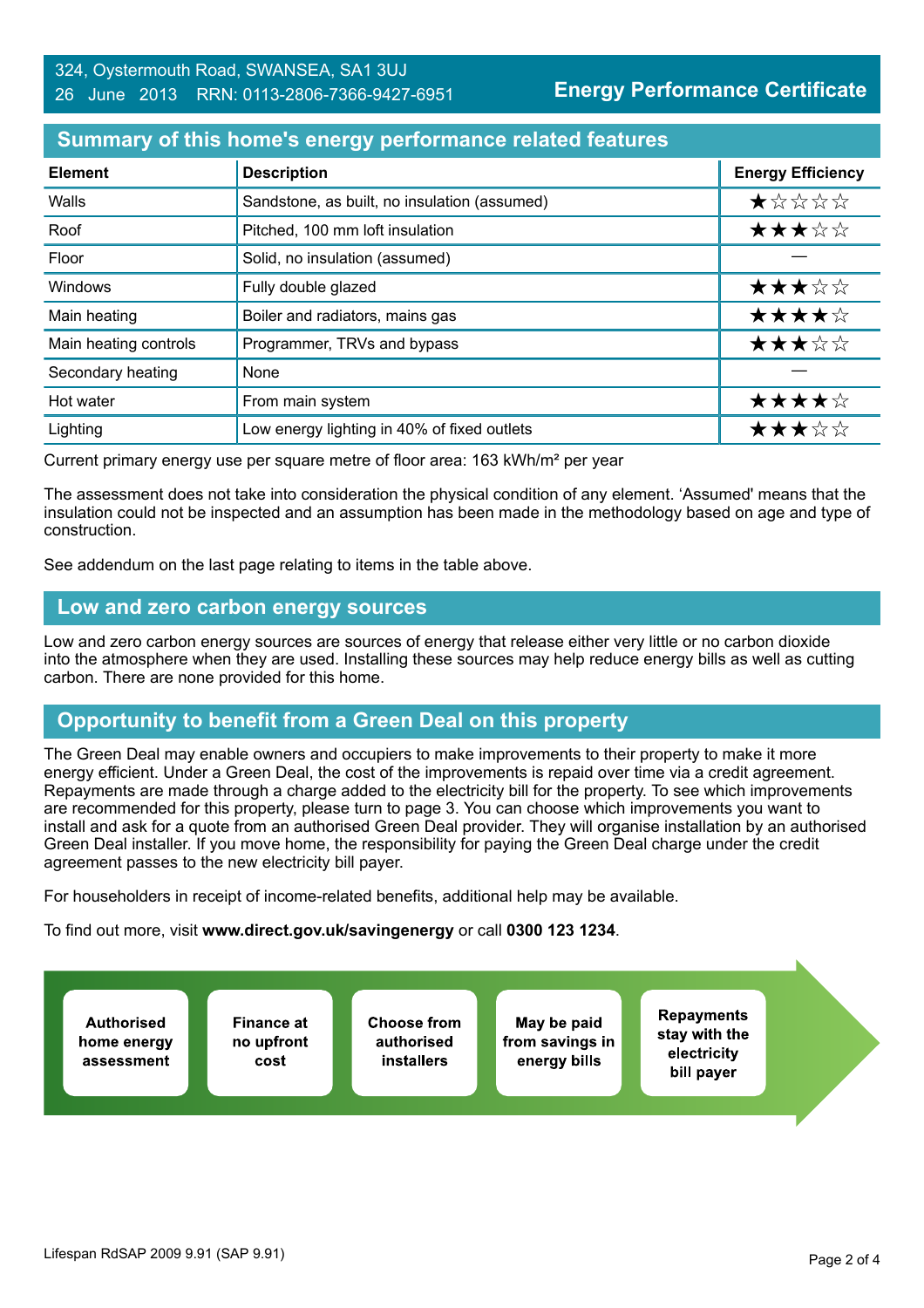#### 324, Oystermouth Road, SWANSEA, SA1 3UJ 26 June 2013 RRN: 0113-2806-7366-9427-6951

# **Recommendations**

The measures below will improve the energy performance of your dwelling. The performance ratings after improvements listed below are cumulative; that is, they assume the improvements have been installed in the order that they appear in the table. Further information about the recommended measures and other simple actions you could take today to save money is available at **www.direct.gov.uk/savingenergy**. Before installing measures, you should make sure you have secured the appropriate permissions, where necessary. Such permissions might include permission from your landlord (if you are a tenant) or approval under Building Regulations for certain types of work.

Measures with a green tick  $\bullet$  are likely to be fully financed through the Green Deal since the cost of the measures should be covered by the energy they save. Additional support may be available for homes where solid wall insulation is recommended. If you want to take up measures with an orange tick  $\blacklozenge$ , be aware you may need to contribute some payment up-front.

| <b>Recommended measures</b>               | <b>Indicative cost</b> | <b>Typical savings</b><br>per year | <b>Rating after</b><br><b>improvement</b> | <b>Green Deal</b><br>finance |
|-------------------------------------------|------------------------|------------------------------------|-------------------------------------------|------------------------------|
| Internal or external wall insulation      | £4,000 - £14,000       | £ 325                              | C76                                       |                              |
| Floor insulation                          | £800 - £1,200          | £43                                | C77                                       | $\blacktriangledown$         |
| Low energy lighting for all fixed outlets | £60                    | £42                                | C78                                       |                              |
| Solar photovoltaic panels, 2.5 kWp        | £9,000 - £14,000       | £242                               | <b>B83</b>                                |                              |

# **Choosing the right package**

Visit **www.epcadviser.direct.gov.uk**, our online tool which uses information from this EPC to show you how to save money on your fuel bills. You can use this tool to personalise your Green Deal package. Public services all in one place



| <b>Green Deal package</b>            | <b>Typical annual savings</b> |
|--------------------------------------|-------------------------------|
| Internal or external wall insulation | Total savings of £325         |
| Electricity/gas/other fuel savings   | $f0/$ $f325/$ $f0$            |

You could finance this package of measures under the Green Deal. It could **save you £325 a year** in energy costs, based on typical energy use. Some or all of this saving would be recouped through the charge on your bill.